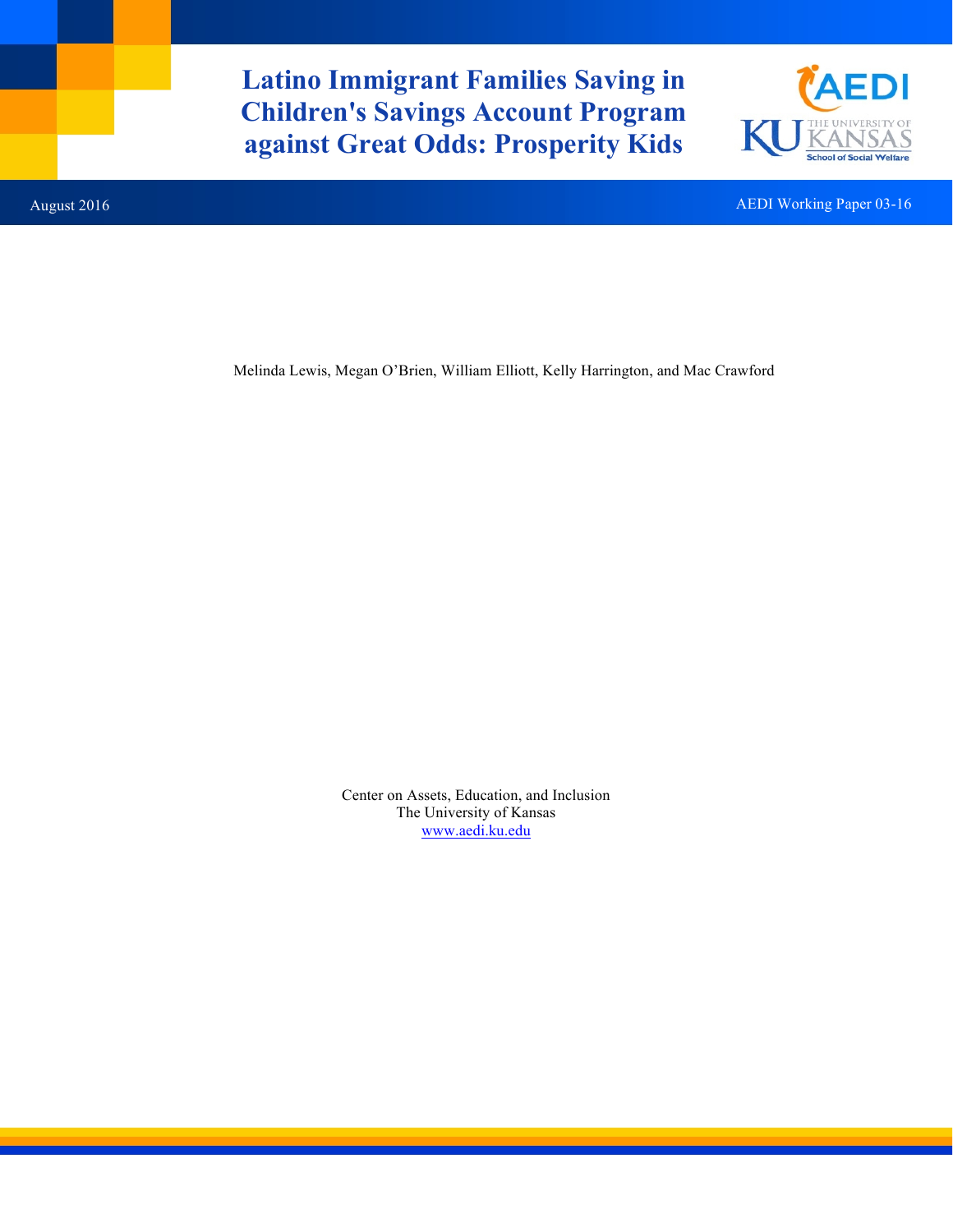## **Acknowledgements**

The Center on Assets, Education, and Inclusion (AEDI) at the School of Social Welfare at the University of Kansas gratefully acknowledges the following organizations as instrumental in designing, operating, and/or evaluating the Prosperity Kids Children's Savings Account program: Center for Education Policy and Research at the University of New Mexico, Cooperativa Korimi, Partnership for Community Action, Prosperity Works, and the Rio Grande Credit Union.

Further, this report could not have been done without the generous support of the W.K. Kellogg Foundation and the Charles Stewart Mott Foundation.

These individuals and organizations are not responsible for the quality or accuracy of the report, which is the sole responsibility of AEDI, nor do they necessarily agree with any or all of the report's findings and recommendations.

#### **About the Authors**

Melinda Lewis is an Associate Professor of Practice and Assistant Director of the Center on Assets, Education & Inclusion (AEDI) at the University of Kansas, School of Social Welfare.

Megan O'Brien is the Project Coordinator of the Center on Assets, Education & Inclusion (AEDI) at the University of Kansas, School of Social Welfare.

William Elliott is an Associate Professor and Director of the Center on Assets, Education & Inclusion (AEDI) at the University of Kansas, School of Social Welfare.

Kelly Harrington was a Research Assistant at the Center on Assets, Education & Inclusion (AEDI) and a Masters student at the University of Kansas, School of Social Welfare.

Mac Crawford is a consultant with the Center on Assets, Education & Inclusion (AEDI) at the University of Kansas, School of Social Welfare.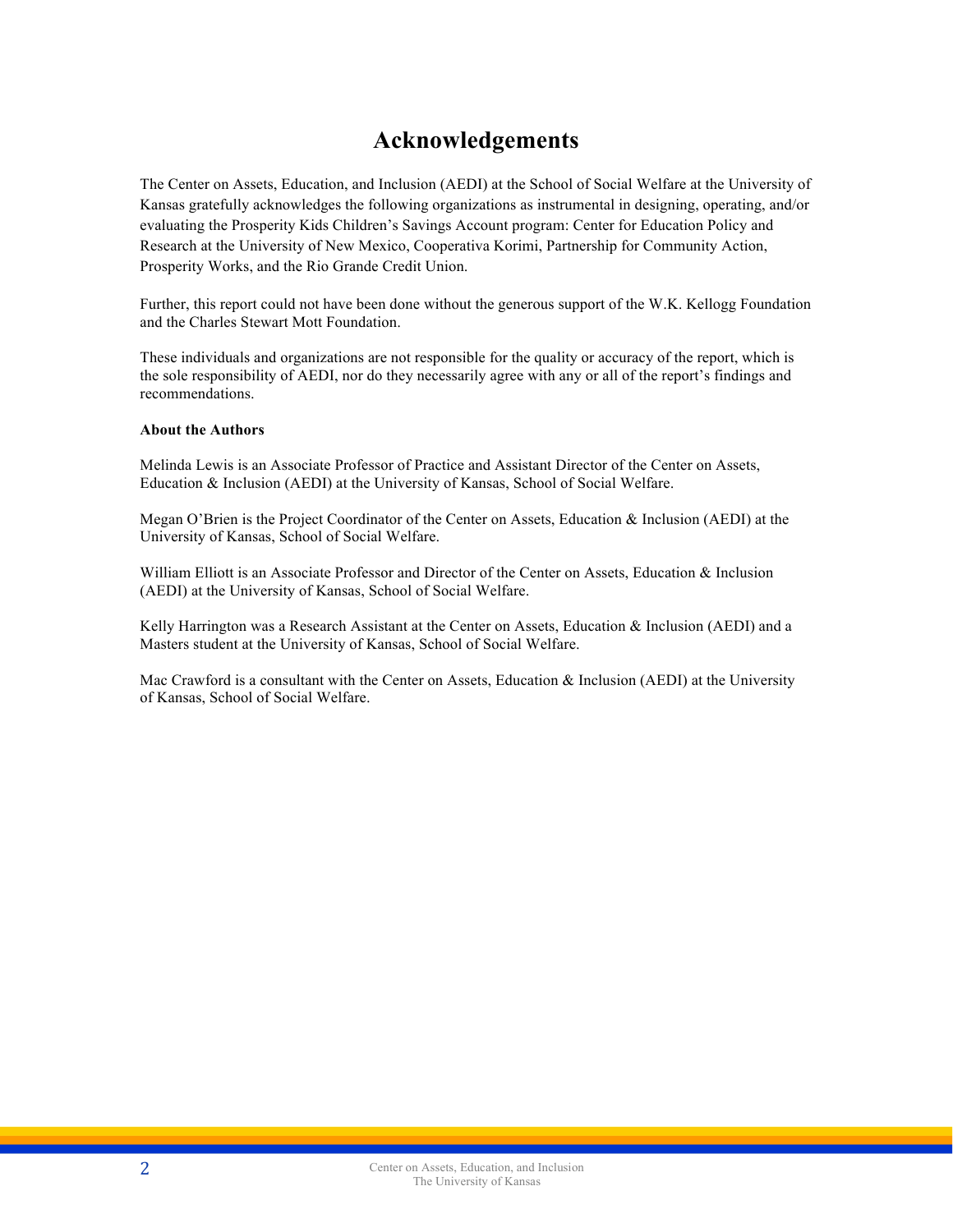# **Executive Summary**

This study uses administrative records from New Mexico's Prosperity Kids Children's Savings Account (CSA) program and in-depth interviews with a sample of participating parents and children to examine savings outcomes and experiences for these low-income Latino families. Prosperity Kids' model relies heavily on social networks to recruit participants, encourage savings, and foster college-saver identities. Parents participate in financial education sessions designed to increase their financial knowledge and equip them to transmit financial competencies to their children. Families who open Prosperity Kids Children's Savings Accounts with the local participating credit union receive a \$100 initial seed and up to \$200 in a 1:1 match for household savings per year, over ten years. These incentives are financed with a mix of philanthropic and public dollars. The total budget for Prosperity Kids contributed to the cap of 500 total Children's Savings Accounts, at least in this initial iteration of Prosperity Kids. In addition to savings matches, parents can earn benchmark deposits for completing activities associated with child development. Parents may also open emergency savings accounts to use for other purposes; these accounts are held in the same partner credit union and seeded with  $$10<sup>1</sup>$  Children's Prosperity Kids accounts are custodial, held by nonprofit Prosperity Works. If not used for postsecondary education prior, young adults may withdraw the funds in their CSAs at age 23 to use for a 'stable transition to adulthood', to include homeownership, entrepreneurship, or other investment.

| <b>Program Elements</b> |                                               | <b>Funding</b> |              | Administration |                              |
|-------------------------|-----------------------------------------------|----------------|--------------|----------------|------------------------------|
|                         | Comprehensive, evidence-based curriculum      | $\bullet$      | Grant        | ٠              | Account administration by    |
|                         | (10 two-hour sessions) on child development,  |                | funding      |                | local credit union (creation |
|                         | health, academic preparation, and families'   |                | from         |                | of account type, account     |
|                         | rights                                        |                | Kellogg      |                | opening, tracking of         |
| $\bullet$               | Financial capability training for parents     |                | Foundation   |                | deposits for match)          |
| ٠                       | Custodial children's accounts, seeded with    | $\bullet$      | \$25,000     | $\bullet$      | Custodianship by Prosperity  |
|                         | \$100                                         |                | from City of |                | Works, including             |
| ٠                       | Emergency savings accounts for adults, seeded |                | Albuquerque  |                | maintenance of the account   |
|                         | with $$10$                                    | $\bullet$      | In-kind      |                | from which incentives,       |
| $\bullet$               | Matches for family savings in the CSA up to   |                | support from |                | matches, and seeds are       |
|                         | \$200/year for 10 years                       |                | Prosperity   |                | drawn                        |
| ٠                       | Incentive deposits to the CSA for families'   |                | Works,       | ٠              | Statements issued by         |
|                         | completion of specific activities associated  |                | Partnership  |                | Prosperity Works, pursuant   |
|                         | with children's success                       |                | for          |                | to receiving financial data  |
| ٠                       | Allowable uses that include investments in a  |                | Community    |                | from the credit union        |
|                         | transition to stable adulthood, including     |                | Action, and  |                |                              |
|                         | entrepreneurship, homeownership, and/or       |                | other        |                |                              |
|                         | retirement savings, in addition to            |                | partners     |                |                              |
|                         | postsecondary education                       |                |              |                |                              |

#### **Prosperity Kids at a Glance**

## **Results**

## *Administrative Savings Data Results*

This analysis considers account data, provided by the Prosperity Kids credit union partner, on 493 accountholders. The majority of children with accounts are Hispanic (99%), and among the subset of 298 children for whom demographic data were available through the Albuquerque Public Schools, slightly greater than one-half were English Language Learners (ELL) (57%), 84% qualified for Free/Reduced Lunch, and 11% received special education services of some kind. These values did not vary substantially when comparing savers to non-savers.

<sup>&</sup>lt;sup>1</sup> This analysis is focused on the Children's Savings Accounts within Prosperity Kids, not the Emergency Savings Accounts owned by some participating parents.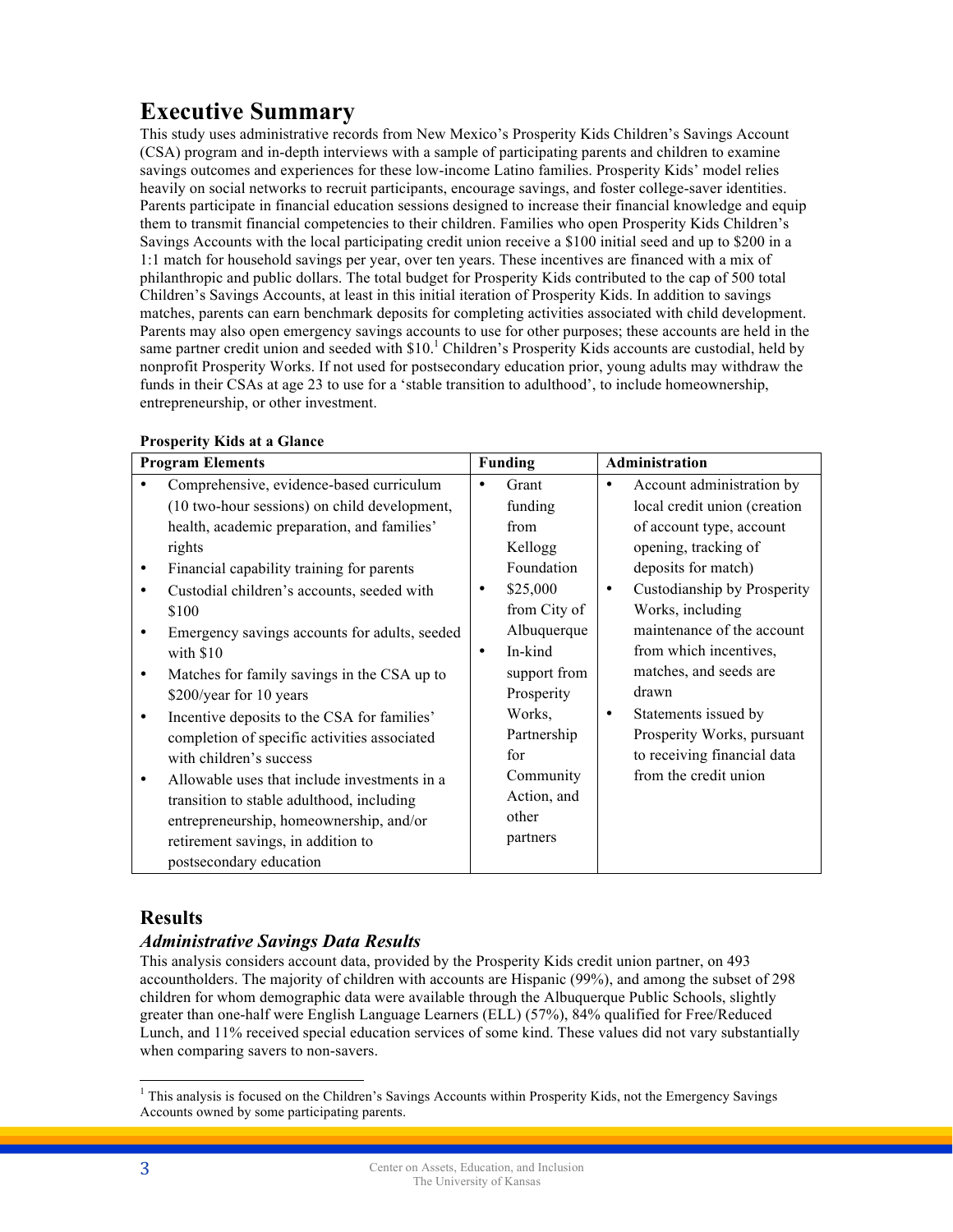- Savings Rate
	- o 29% of Prosperity Kids accounts have seen deposits from families' saving.
- Savings Amount
	- o Among savers (families who contributed their own deposits, in addition to match or incentives)
		- 54% have saved more than \$100 in their account.
		- § Median total account value for these saver families was \$345 at the end of 2015 (mean, \$394). The median amount of family deposits is \$123 (mean, \$155), with median match deposits of \$124 (mean, \$139).
- Average monthly contributions are \$12 (ranging from  $\leq$  1 to \$220); average quarterly contributions are \$31.
- Comparing savers and non-savers (those who had not yet made a deposit from family savings), savers have a longer tenure as Prosperity Kids accountholders, at an average of 13 months, compared to 7 months for non-savers. However, average family savings amounts, for savers, were comparable regardless of time enrolled.
	- o Families who have been enrolled for six months or less have an average savings of \$151, while savings averaged \$152 for savers who have been enrolled for more than one year (ranged from \$1 per month to \$220 per month).
	- o More savers (23%) also have Emergency Savings Accounts than non-savers  $(7\%)$ .

### *In-depth Qualitative Interview Results*

Identity-Based Motivation, as extensively researched by Oyserman and colleagues, is understood to comprise three critical components that, together, help to explain why individuals act in ways consistent with a particular desired identity (Oyserman, 2007; Oyserman, 2013; Oyserman, 2015; Oyserman & Destin, 2010). As applied here to the concept of a college-saver identity, the dimension of salience connotes bringing college to the forefront of one's mind, prompting urgent preparation. Normalization of difficulty refers to framing college saving as a manageable, albeit still hard, task. Group congruence is implicated in activating individuals to behave in ways consistent with this college-saver identity, because they see doing so as consistent with their membership in key social groups. Identity-Based Motivation serves as the theoretical frame through which data gleaned from in-depth interviews with parents whose children have Prosperity Kids Children's Savings Accounts were analyzed.

Additional demographic information was gathered on the sample of parents (all of whom were mothers) interviewed. Interviewed mothers are financially disadvantaged, with the majority reporting average household incomes of \$25,000 or less and 87% receiving Food Stamps and/or TANF. The majority were employed in non-professional industries such as housekeeping, childcare, and retail/food services. Most mothers reported some difficulty with paying bills each month. Nearly one-fifth found it very or extremely difficult to meet their financial obligations.

- Salience: Participation in Prosperity Kids may be making college saving a salient financial objective, something worth striving for, starting today.
	- o As Luz, age 41 and earning less than \$15,000 annually, underscores, *"in a way we would never have thought of forcing ourselves to open an account,"* without Prosperity Kids. Maria, age 30 and with two children in elementary school,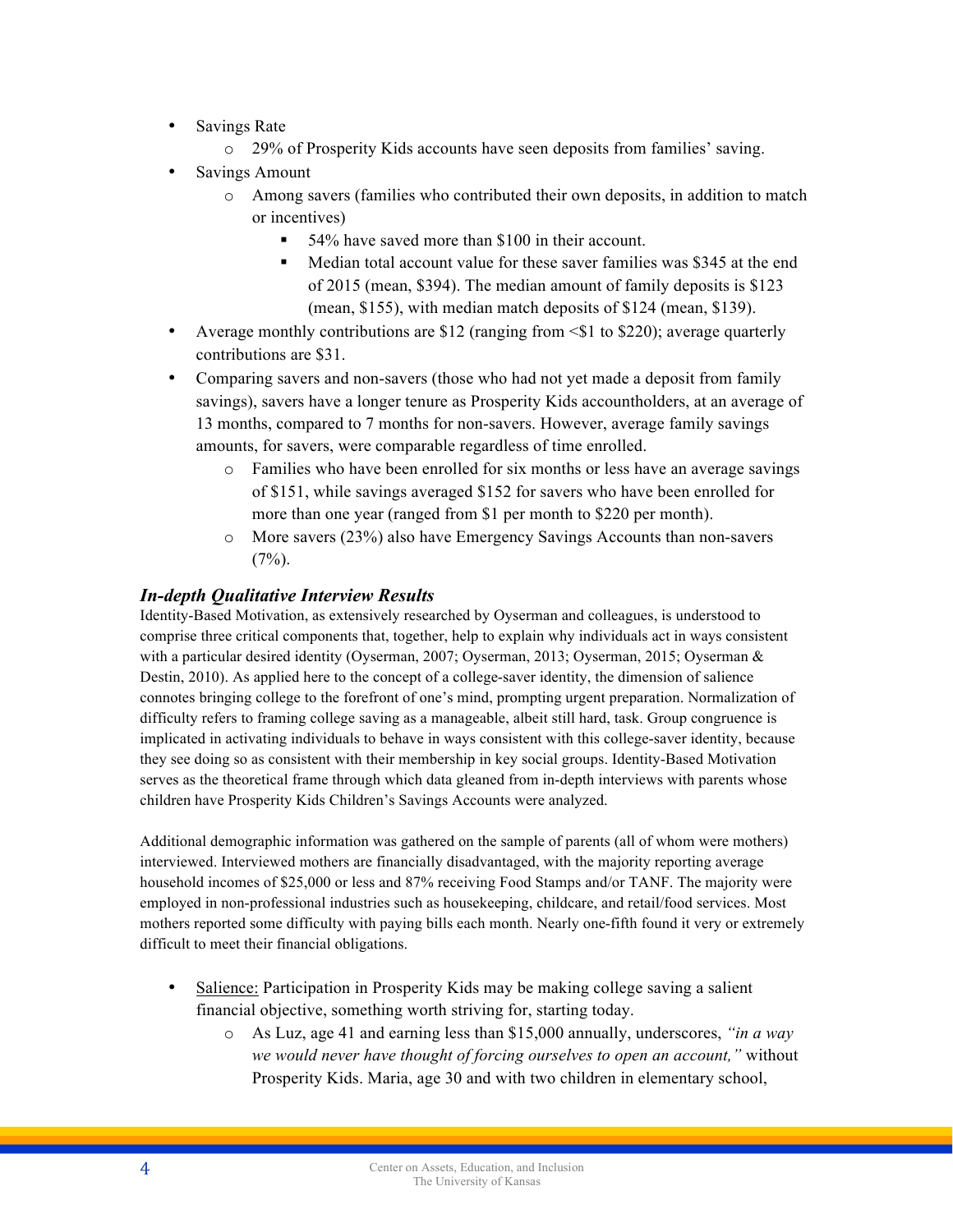reiterates that, *"without the program I really wouldn't have thought about saving for college, for them."* 

- Normalization of difficulty: The support of the Prosperity Kids program—including the initial seed, withdrawal restrictions, and match incentives— may help to make saving seem like a manageable, albeit still difficult, objective.
	- o Sara, age 28, has an annual income between \$25,001 and \$35,000 and has saved \$75 in each of her three children's accounts. She attributes her motivation to her realization of the challenges inherent in saving for college. Rather than being dissuaded by this bleak reality, she has seized the opportunity presented by Prosperity Kids. "*My children, when they grow up, I might not have enough money to pay for the university. I guess it is very expensive. And I know that this will help them."*
- Group congruence: The structure of Prosperity Kids, where parents recruit each other and are encouraged to hold each other accountable for adhering to savings goals, explicitly seeks to foster a shared commitment to saving.
	- $\circ$  Reflecting this, Maria is quick to assure the interviewer that she can always get needed information about Prosperity Kids, because, "*I have people I know that also get very involved in that…many times at my sons' schools there's a parent class and there we get together."* Rocio credits parents she knows with influencing her decision to open the account, and several parents describe their efforts to convince others to enroll, as well.

The qualitative interviews also examine parents' strategies for saving in Prosperity Kids and, in particular, contributions of elements of the Prosperity Kids design that parents see as shaping their savings outcomes.

- These parents describe saving primarily by reducing consumption, drawing on lessons from the financial education provided by Prosperity Kids.
	- o Daniela, age 27 and earning between \$15,001 and \$25,000 per year, is among the most successful savers in the sample, having already deposited almost \$1,000 of her own money into her two children's accounts. In addition to taking advantage of an opportunity to increase her hours at work, Daniela details new habits informed by education received through Prosperity Kids: "*Well now I make a shopping list. I didn't before. I used to bring money in the purse, and I'd just spend it in things that I didn't really need in the house you understand?...And whatever is left over instead of spending it I go to deposit it…And before we used to go to restaurants too often…now there's no fries, no juices, more savings."*
- Elements of the Prosperity Kids design may also support families' saving.
	- o Adriana, age 32 and with a household income between \$15,001 and \$25,000 per year, has managed \$280 in deposits into her child's account, a feat she attributes in part to the withdrawal restrictions. "*And the most important thing is that you can't touch that money; that's what I like because that money is there and we know we can't withdraw it or anything, it's just for them."*
- Prosperity Kids' model positions parents as children's first financial teachers, and there is early evidence that they may be assuming this role. All but one of the parents interviewed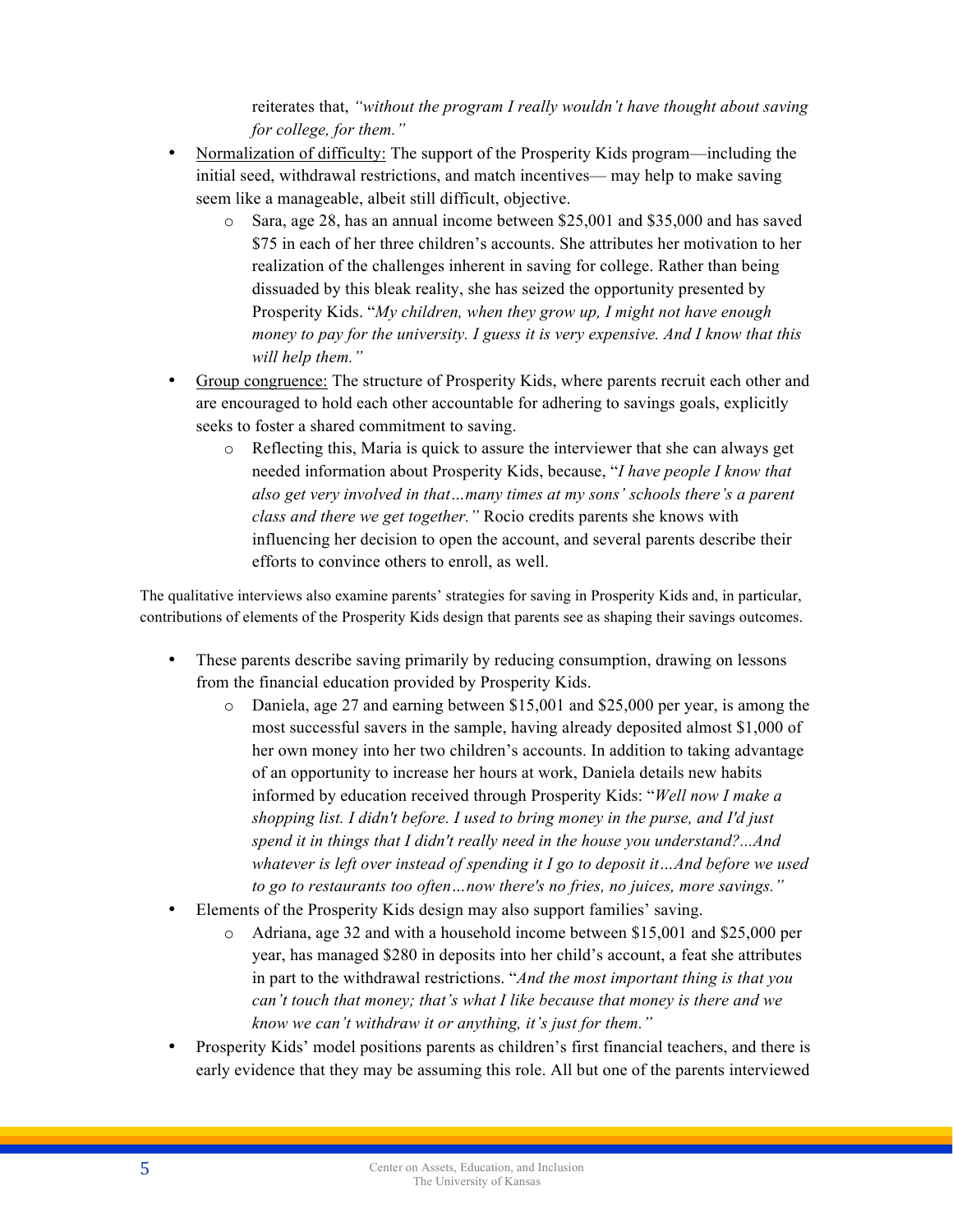described interactions with their children around saving. Children's interviews confirm these exchanges.

- o Rocio, for example, takes advantage of frequent interactions with her children to inculcate these savings values. "*Well I always look for discount opportunities, of everything. I always tell them that if I can save a penny {laughter}. I will save it…I always tell them "well we have to look always where it's cheaper and save it and save it because one doesn't know what may happen tomorrow."*
- o Parents in Prosperity Kids teach by example as well as through overt instruction. Elizabet reports that her son has learned about saving because *"he sees us, for example…not spending money in things that you don't need."* Isabel, whose daughter's Prosperity Kids account already has more than \$575, includes her child in the entire process, from saving in the piggybank to depositing at the credit union.

#### **Conclusion**

The experiences of the disadvantaged families enrolled in New Mexico's Prosperity Kids Children's Savings Account program underscore what should now be accepted fact: poor people can save, although they need additional supports and appropriate opportunities in order to succeed (e.g., Schreiner & Sherraden, 2007). These parents' documented deposits, generated primarily by sacrificing consumption in order to stretch limited incomes, further illustrate the disproportionate effort required for disadvantaged households to achieve financial outcomes commensurate with those that more privileged Americans can realize with less exertion. This finding should provide further evidence of the need for progressive policies that change the distributional consequences of existing institutions. Pilot programs such as Prosperity Kids can demonstrate significant effects on the financial well-being and future child outcomes (see Elliott, 2015) for those who participate, but it will likely take national CSA policy (see, among others, Cramer, Black, & King, 2014) to create an infrastructure capable of providing universal opportunity and seeding accounts with a wealth transfer equal to the task of redressing inequity. Examination of Prosperity Kids further suggests, however, that a national, universal model may be most successful if local organizations are able to innovate unique features that align with populations' needs and to layer on culturally-relevant engagement strategies, rooted within existing programs and institutions. In this case, Prosperity Works carefully designed the Prosperity Kids Children's Savings Account program so that alternative documentation could be used to open accounts, entire families could enroll together, and parents would be given tools with which to improve their own financial positions. They also leveraged an existing—and funded—peer outreach program in order to facilitate efficient implementation. These parameters may have contributed to successful rollout and, these findings suggest, to meaningful savings outcomes for this population, as well.

The idea of using children's assets to catalyze transformative effects—on educational expectations and subsequent achievement (Elliott, 2013), on family finances, on overall wellbeing (Sherraden, 1991)—has captured the imaginations of program architects and philanthropists and the attention of policymakers. Communities around the country (CFED, undated), representing different sectors and institutions with influence over children's outcomes, have latched onto the promise of Children's Savings Accounts, innovating their own approaches, adding to the knowledge base, and, most importantly, tangibly improving children's chances.